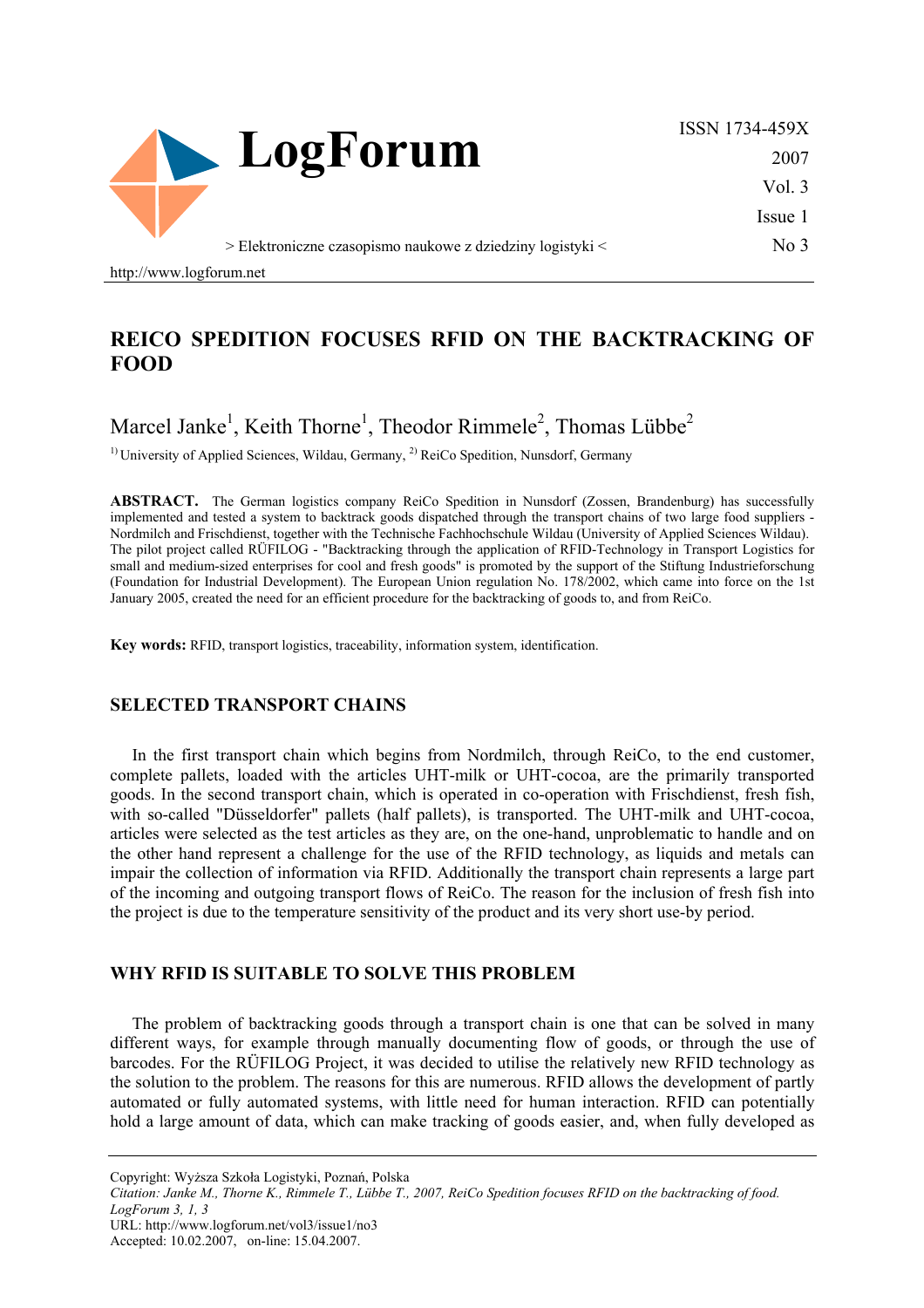part of the RÜFILOG project, can also be utilised as a medium to help with warehouse management, stock control and inventory taking, to name but a few possible applications of this technology. Although barcodes can be used to perform many of the above tasks, it has some fundamental differences to RFID technology, which ultimately rules it out as a possible solution for the problem this project is attempting to solve:

|                      | <b>RFID</b>                                                                                                                                                                                                                                                                                                                                                                              | <b>Barcode</b>                                                                                                                             |
|----------------------|------------------------------------------------------------------------------------------------------------------------------------------------------------------------------------------------------------------------------------------------------------------------------------------------------------------------------------------------------------------------------------------|--------------------------------------------------------------------------------------------------------------------------------------------|
| <b>Strengths</b>     | Increased efficiency.<br>Higher information storage.<br>Automated stock control.<br>Very durable.<br>Does not need to be "line of sight".<br>RFID Tags can be reusable.                                                                                                                                                                                                                  | Mature, widely used technology.<br>Highly standardised (EAN/UCC).<br>Cost effective, relatively cheap.                                     |
| Weaknesses           | New technology, not widely accepted.<br>No formalised industry standards.<br>Expensive.<br>Possible interference from other electrical devices.<br>Possible interference of reading RFID transponder due<br>to proximity to metal objects.<br>Not tamper proof.                                                                                                                          | Not very durable.<br>Direct<br>line-of-sight<br>required<br>for<br>reading.<br>Not tamper proof.<br>Limited amount of information storage. |
| <b>Opportunities</b> | Can provide new methods for the transporting and<br>storage of goods, for example, intelligent stock<br>management.<br>A lot of possibility for growth.<br>Prices will fall as technology becomes more common.<br>Can provide competitive advantage over others that still<br>use barcode.<br>Frequent new development of RFID technology.<br>Industry standards are being put in place. | Ability<br>couple<br>with<br><b>RFID</b><br>to<br>technology.                                                                              |
| <b>Threats</b>       | Industry and public acceptance.<br>Possible security and privacy implications.<br>Technology not yet secure against tampering and<br>scanning by third parties.<br>Lack of standards.<br>As tags become more advanced, possibility of virus or<br>malware software being introduced.                                                                                                     | Could possibly be replaced by RFID<br>technology in the future.<br>Not tamper proof.                                                       |

Table 1. SWOT Analysis of RFID vs. Barcode technology Tabela 1. Analiza SWOT technologii RFID w porównania z systemem kodów kreskowych

## **IT CONCEPT TO ENSURE THE BACKTRACKING OF GOODS**

The hub of the RÜFILOG System is the RÜFILOG Web Server. This acts as the central data storage and the main data processing points for all partners involved in the transport chain. All information gathered from other sources is transmitted back to the central server via the http protocol, where it is processed and stored in a database. The RÜFILOG Web Server is a flexible, open-ended IT system, which has potentially unlimited room for expansion, which ensures that other partners and further, longer, more complex transport chains can be included into easily into the system.

In order to ensure that all partners involved in the RÜFILOG System can have quick and easy access to the information stored on the central server, the database can be accessed through an Internet based user interface. Secured through a user login process, which ensure that sensitive information cannot be seen by those without the proper access, qualified users can view, edit and delete information related to their transport chains, as well as perform searches on goods and pallets stored in the database, the results of which display the entire transport chain for the returned items, from manufacturer to retailer.

The information that is stored in the RÜFILOG Web Server can be gathered through a variety of ways, for example through the scanning of pallet barcodes using hand-held mobile devices, manually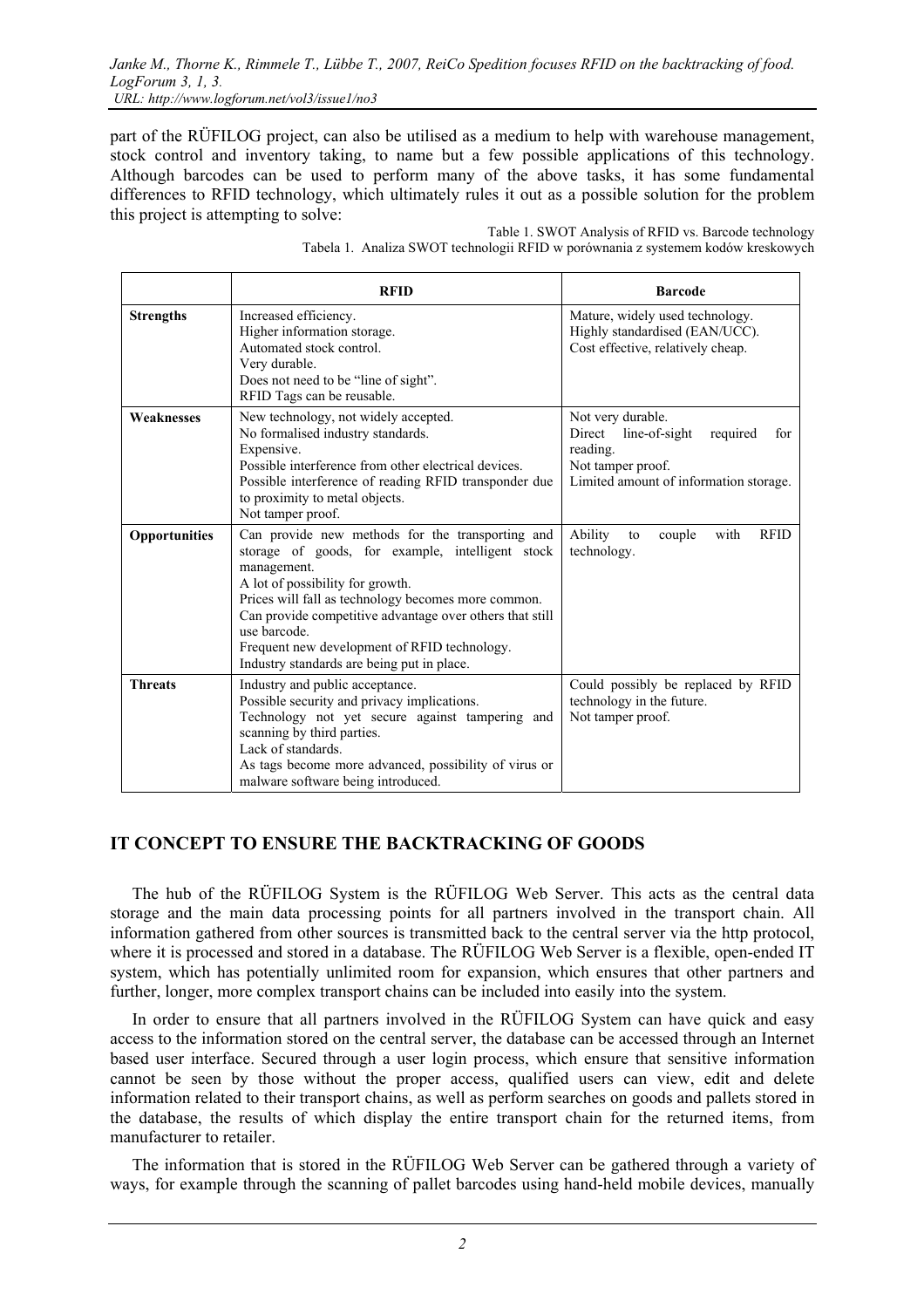added the information via the web server portal, or through the connection of the RÜFILOG Web Server to an existing Warehouse Management System.



Source: Intermec Technologies, Deister Electronic, Own design

 Fig. 1. Overview Functional Rys. 1. Schemat przepływu

Thus, to accomplish the successful backtracking of goods within a transport chain, a robust, adaptable IT solution must be developed that utilises the advantages provided by modern RFID technology, including the use of mobile RFID readers, WLAN and GPRS, coupled with ease of use and open availability of information to all those involved in the supply chain. A mixture of this new RFID hardware technology, supported by a strong Java web server, can provide a firm base on which to build a solid, multi-functional, IT application.

## **HOW DOES THE OVERALL SYSTEM FUNCTION AND WHERE IS RFID USED EXACTLY**

With the pre-project technical tests it turned out that the selection of suitable technical components containing RFID technology would play a central role. At present there are numerous RFID systems which can be used for a task such as this that can be found on the market. Within the range of stationary devices, the decision fell to a system from Deister Electronics, specifically their UDL-500, which works in the UHF band and with its compactness, efficiency and functionality for development within the RÜFILOG system it was almost ideally suited. In the range of mobile devices, the selection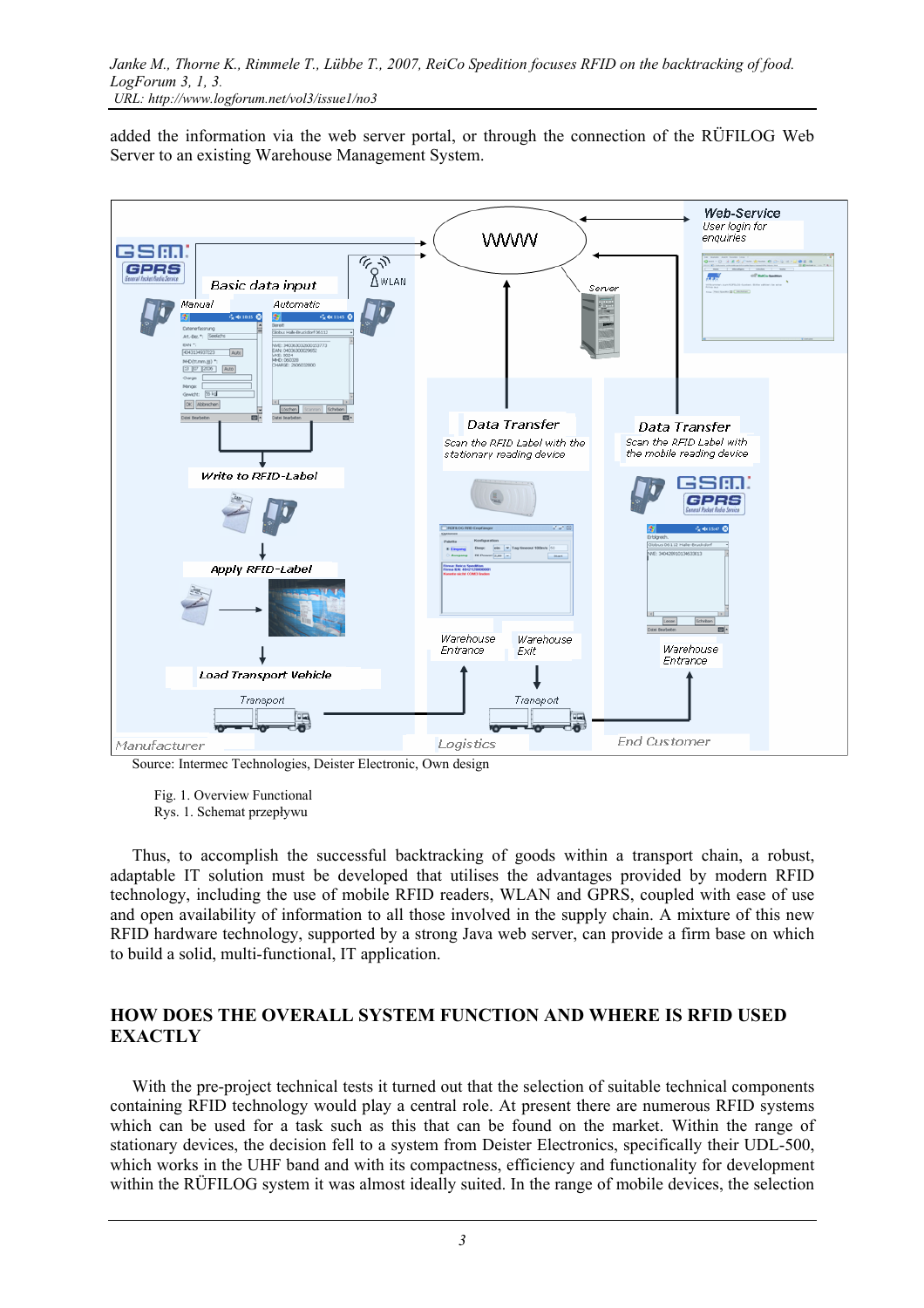*Janke M., Thorne K., Rimmele T., Lübbe T., 2007, ReiCo Spedition focuses RFID on the backtracking of food. LogForum 3, 1, 3. URL: http://www.logforum.net/vol3/issue1/no3* 

was narrowed down to the joint system from Intermec, comprising a 700 series mobile computer with an integrated bar code reader and the IP4 RFID reading device. This system works likewise in the UHF-band and is multi-protocol-capable, which means that it can read and write to transponders both of the ISO Standard 18000-6B range and the Philips UCODE 1.19 range. In the project two different device configurations where tested, which differ in communication techniques. One system communicated with the central RÜFILOG Server via the Internet over WLAN, the other could send data directly to the server via a GPRS interface.

In the selecting of the RFID label, it was made certain that both the stationary reader and the mobile devices could be developed with an acceptable level of communication with the appropriate label. In laboratory tests the UHF-RFID Label from Intermec with the ISO 18000-6 specification proved suitable. For the future has been recommended that the label should be changed to the new standard of EPC Class 1 Gen 2 since this label has a higher range.

During the software development of the control interface for the mobile device, attention was paid to making it as simple and intuitive as possible for user operations. Therefore a substantial part of the component is the status screen of the mobile collection device, which displays the most important actions and information to the user. Thus the user can always see whether their actions were successful or whether some complications arose.

#### **TEST APPLICATION**

In the Nordmilch transport chain, the data for the backtracking is collected with a hand barcode scanner (integrated in the mobile device) and is sent over a WLAN interface via the internet to the information system. Afterwards the NVE (Nummer der Versandeinheit, the German equivalent of the SSCC, or Serial Shipping Container Code) data is written to an RFID-label on the associated dispatch unit. Thus the collected dispatch units are stored in the information system as outgoing goods of the manufacturer.



Source: Nordmilch eG

Fig. 2. Scanning a pallet bar-code with a hand-held mobile computer Rys. 2. Skanowanie etykiety z kodem kreskowym przy użyciu terminala przenośnego

If the dispatch units are then dispatched, in this case to ReiCo Spedition, the goods are then registered at the warehouse entrance. In addition at ReiCo Spedition, the stationary RFID reading device is placed directly by the in/out-going ramps of the warehouse. As soon as the dispatch unit with an RFID label approaches the reader, an acoustic and optical signal is given. This signal signifies that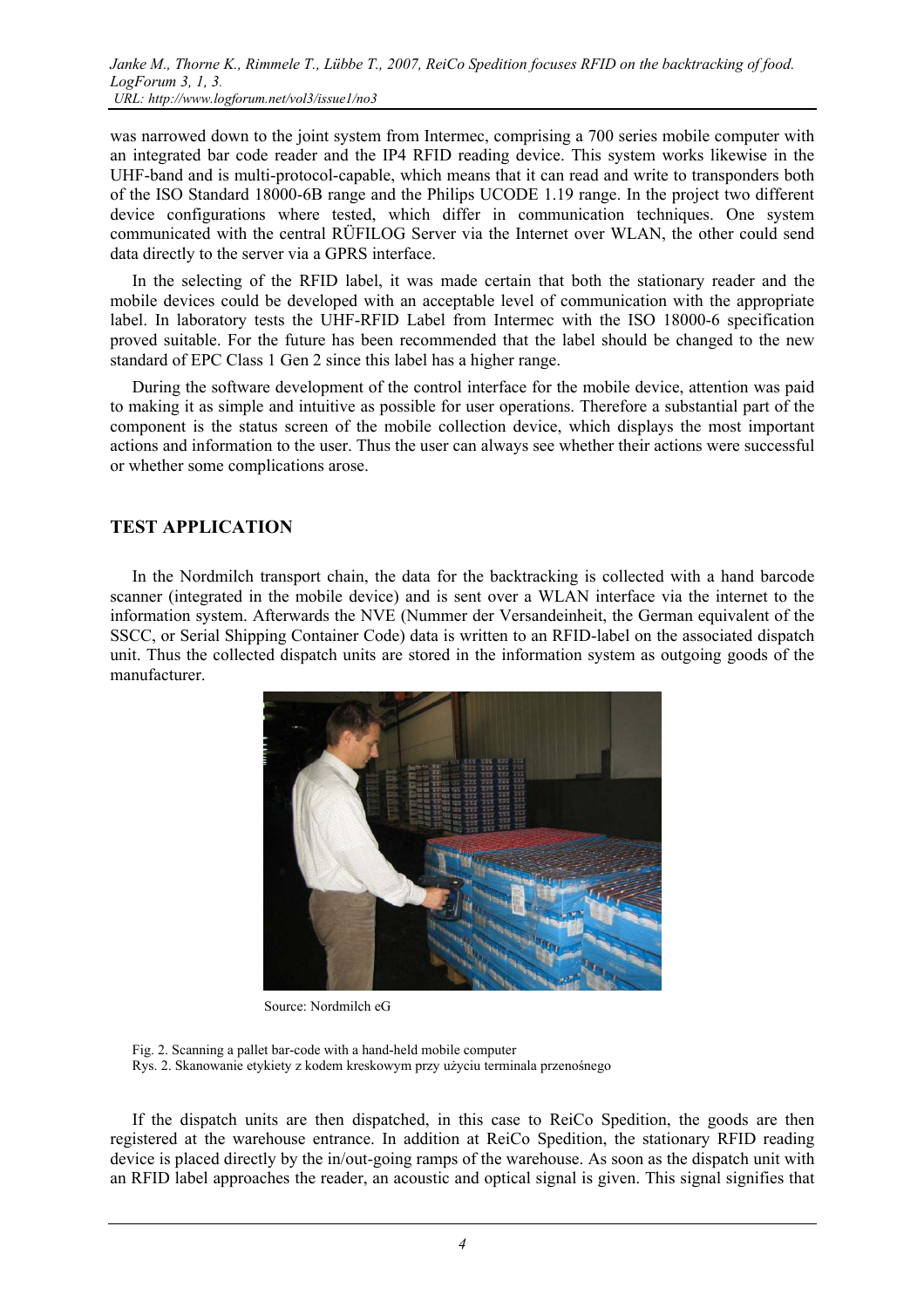*Janke M., Thorne K., Rimmele T., Lübbe T., 2007, ReiCo Spedition focuses RFID on the backtracking of food. LogForum 3, 1, 3. URL: http://www.logforum.net/vol3/issue1/no3* 

the dispatch unit has passed this reader and identification of the goods in the warehouse entrance has taken place.

The receiving software is configured in such a way that in the case that a double reading is taken, only one data record is accepted, and all others are ignored. Through the information system it is viewable where this dispatch unit can be found in the transport area and who transported it. The warehouse exit routine follows the same principle as the warehouse entrance. The documented information regarding the path of the dispatch unit can be reconstructed with the help of the information system and can be used for research and control purposes.

In the case of Frischdienst Berlin, the process of the first version turned out some-what differently. Identification systems such as bar codes or their equivalents do not exist here. The collectable data of the commodity is accessible only via a delivery note, which is on conventional paper as plain language. In order to be able to collect the article data, a form for the mobile device was developed, into which all of the necessary information is entered. This part is somewhat complex in regards to entering the data, but is necessary if the relevant data is to be collected for backtracking purposes. A second version of the data collection software for the mobile device already exists. It makes possible the selection of default articles that are related to a chosen manufacturer, so that errors are avoided during input. Since in this transport chain no NVE exists, a unique NVE number is automatically generated, which is then written to the RFID-Label of the associated dispatch unit. Future transport and goods collection processes are more likely to follow the Nordmilch transport chain.

#### **RESULTS**

ReiCo Spedition, as partners of the research development project, promises itself a substantial reduction of search and investigation times and a closer connection to the customer due to the service offered. Beyond that a competition advantage exists by the advertisement of integrated contract logistics services.

Further, ReiCo Spedition sees that the labeled products can be completely back-tracked, from the place of manufacture, to the place where they will be sold on the shelves, whereby further multilayered advantages can result:

- Continuous transport status from acceptance up to the distribution.
- Transparent and permanent Temperature and Quality control.
- Automatic transport location Security components.
- Automatic loading aid management Pallets.
- Automatic empties control and management (E2-Boxes, H1-Pallets etc.).
- Automatic transport collection in the logistics program as well as transport accounting.
- Automated evaluations etc.

After the initial costs of purchasing equipment, and once RFID-Label reach an optimum price (the cost of RFID-Labels, although expensive now, is generally considered to drop to around  $0.05\epsilon$  within the next two years), a SME company could see a return on their investment of nearly 80% after 2 years, with an amortisation of the investment after just over 2 years.

Implementing the RÜFILOG System or, indeed, any other type of RFID system, into other small or medium sized transport companies would require an investment not only in terms of money, but also in the training of staff and the readjustment of internal processes in order to accommodate the new system. However, as shown above, these initial costs could be mostly recouped within 2 years, with the added possibility of increased revenue due to increased efficiency and more satisfied customers.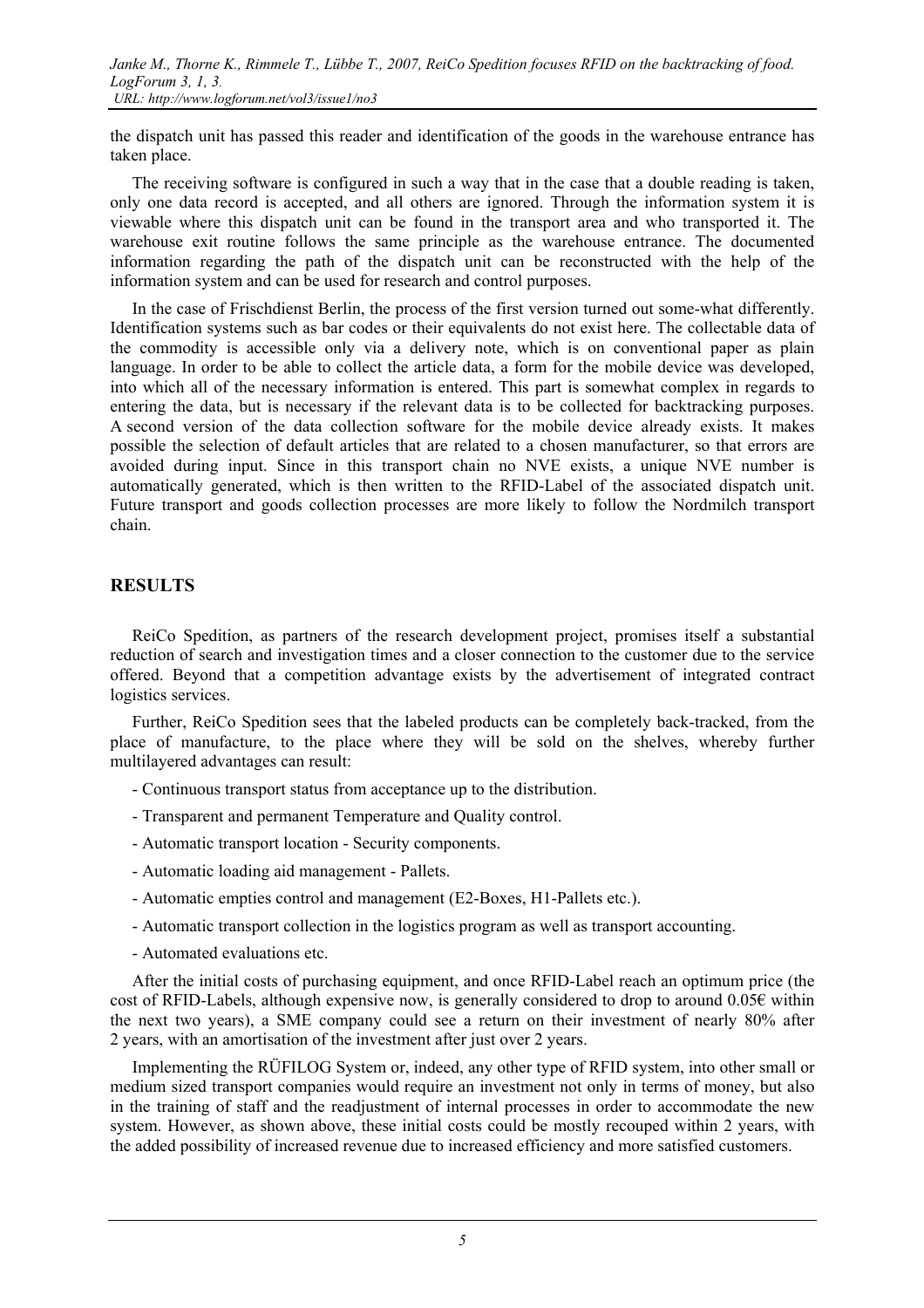### **RESUME**

Through the RÜFILOG project, it has been proven that the use of RFID technology within a transport chain can provide real benefits including greater efficiency, less user-interaction and, of course, faster traceability of goods that have passed through the transport chain. However, this has only been the first phase in the development of the RÜFILOG system, and although the current system can already prove the benefits of RFID technology, there is more than can be done to improve the capability and the usability of the system and the hardware.

Although the current cost of RFID technology is high in relation to existing methods, such as barcodes, with international companies such as Wal-Mart or Gillette pushing for greater use of RFID, then the prediction is that the cost of the hardware and the transponders will fall to levels more in line with the resources available to small and medium enterprises.

The hope is that through the high acceptance of the project by potential customers, in co-operation with the projects exclusive partner - Technische Fachhochschule Wildau - the test phase will shortly be completed and gradually the investments, as well as the subsequent, necessary development of the software, which will provide a higher level of automation for the benefit to the customer and will allow the project to be converted to a larger, genuine enterprise.

### **REFERENCES**

Finkenzeller K., 2002, RFID-Handbuch. Hanser Fachbuchverlag, München.

- Oelfke W., 2002, Güterverkehr-Spedition-Logistik. Bildungsverlag Eins, s.199, Troisdorf.
- Ten Hompel M., 2005, Software in der Logistik 2005. Huss Verlag, München.
- Dodel H., Häupler D., 2004, Satellitennavigation. Verlag Moderne Industrie Buch AG & Co. KG., Landsberg.
- Eberspächer J., et al., 2001, GSM Global System for Mobile Communication. Verlag Teubner GmbH, Stuttgart.
- ECR Schwerpunkt, Lebensmittelzeitung, 2005, LZ 35 vom 2.September 2005, s. 72.
- FTK Forschungsinstitut für Telekommunikation, 2004, Beratungszentrum für eLogistik; Funkschau Ausgabe 13/2004.
- Gale T., et al., 2006, The Impact of RFID on Supply Chain Performance, http://som.utdallas.edu/ c4isn/documents/c4isn-Impact-RFID-SC-Perform.pdf
- Geiger A., et al., 2006, RFID-Technology, http://road.uww.edu/road/bramorst/250738/RFID%20 Outline%20-%20Group%205.doc
- IDENT, Automatische Chargenverfolgung, Ausgabe 05/2006, s.18/19
- IDENT, UHF, Ausgabe 01/2006, s.40
- IDENT, RFID-Drucker, Ausgabe 03/2005, s.24
- IDENT, Kennzeichnung von Produkten, Ausgabe 03/2005, s.30

IDENT, Aktuelle Situation der RFID Standards für die Logistik, Ident Jahrbuch 2004, s.48 - s.53

Kreitner R., 2005, Innovationen der Zukunft. Studienarbeit FH München, 2005.

RFID im Blick, Polymerelektronik. Ausgabe 09/2006, s.6

RFID im Blick, Hunold, M.: Quantensprung für den Handel. Ausgabe 07-08/2006, s.26

RFID im Blick, Philips entwickelt HF-Polymerchip. Ausgabe 03/2006, s.6

RFID im Blick, Fälschungssicherheit durch EPC. Ausgabe 03/2006, s.8